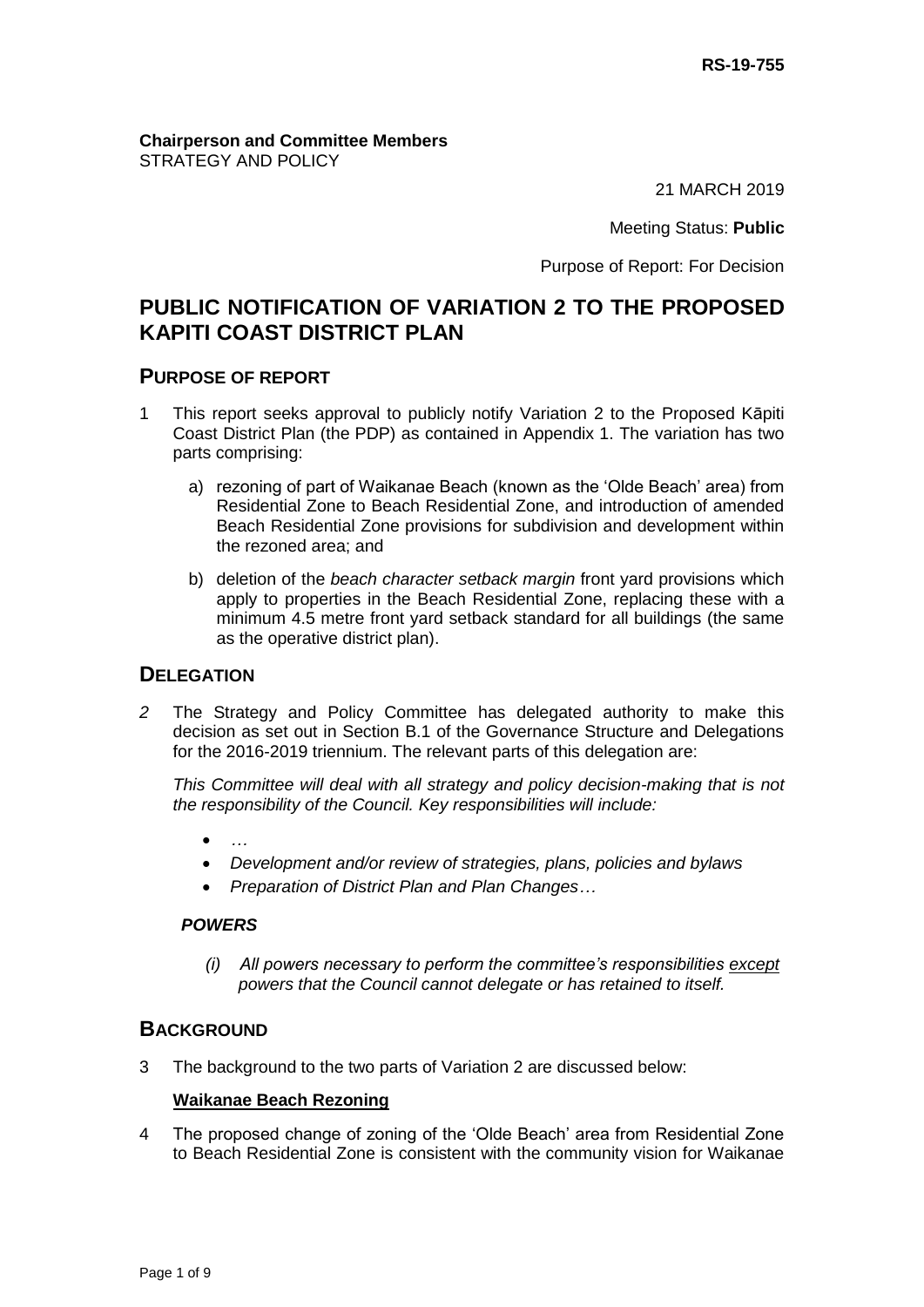Beach expressed in the document *Our Future Waikanae Beach – Community vision and action plan for Waikanae Beach 2017<sup>1</sup>* .

- 5 The document *Our Future Waikanae Beach Community vision and action plan for Waikanae Beach* was developed by the Waikanae Beach community between 2015 and 2017 with the involvement of Council staff, the Waikanae Community Board and Iwi.
- 6 The document was endorsed by the Waikanae Community Board in March 2017 and noted and acknowledged by the Strategy and Policy Committee on 17 May 2017.
- 7 The document expresses a community desire to protect the relaxed beach character of the settlement and maintain a low density, low rise built form. In its endorsement statement within the document<sup>2</sup> the Waikanae Community Board states:

It is intended that this document has a long life, and it will be used as a *springboard for actions. It will be used to develop a detailed character assessment of Waikanae Beach and then support a draft plan change for Waikanae Beach.*

- 8 This variation follows through on some of the Waikanae Beach community and the Community Board's aspirations for Waikanae as expressed in the *Our Future Waikanae Beach* document.
- 9 In addition, an appeal on the PDP by S Cunningham and Others (ENV-2018- WGL-011) sought the rezoning of the 'Olde Beach' area as Beach Residential Zone.
- 10 A character assessment of Waikanae Beach (referred to in the Community Board's endorsement in 7 above) was prepared in October 2017 by Urban Perspective's Limited. The assessment identified the key natural and physical elements which form the special character of Waikanae Beach<sup>3</sup>. The assessment also identified the mapped extent of the 'Olde Beach' area. The character assessment has provided the evidential basis for the spatial extent of the area to be rezoned, and the amendments to the Waikanae Beach Zone provisions that are important to retaining the area's special character.

#### Previous Consultation

- 11 At its public excluded meeting of 14 June 2018 the Strategy and Policy Committee authorised staff to consult affected property owners, statutory parties and iwi on draft provisions, and to make an application to the Environment Court seeking immediate legal effect for the variation from the date of public notification (reference Committee report SP-18-515 and minute SPC 18/16/113).
- 12 Consultation material was sent, in June 2018, to statutory agencies, Te Ati Awa ki Whakarongotai, Ngati Raukawa and Ngati Toa Rangitira and to 440 potentially affected property owners.

 $\overline{a}$ 

<sup>1</sup> [https://www.kapiticoast.govt.nz/globalassets/our-district/our-community/beaches/wb-our](https://www.kapiticoast.govt.nz/globalassets/our-district/our-community/beaches/wb-our-vision-booklet-web-version---march-2017.pdf)[vision-booklet-web-version---march-2017.pdf](https://www.kapiticoast.govt.nz/globalassets/our-district/our-community/beaches/wb-our-vision-booklet-web-version---march-2017.pdf)

<sup>2</sup> Page 19, second paragraph.

<sup>3</sup> [https://www.kapiticoast.govt.nz/globalassets/our-district/our-community/kcdc-waikanae](https://www.kapiticoast.govt.nz/globalassets/our-district/our-community/kcdc-waikanae-beach-character-study-october--2017.pdf)[beach-character-study-october--2017.pdf](https://www.kapiticoast.govt.nz/globalassets/our-district/our-community/kcdc-waikanae-beach-character-study-october--2017.pdf)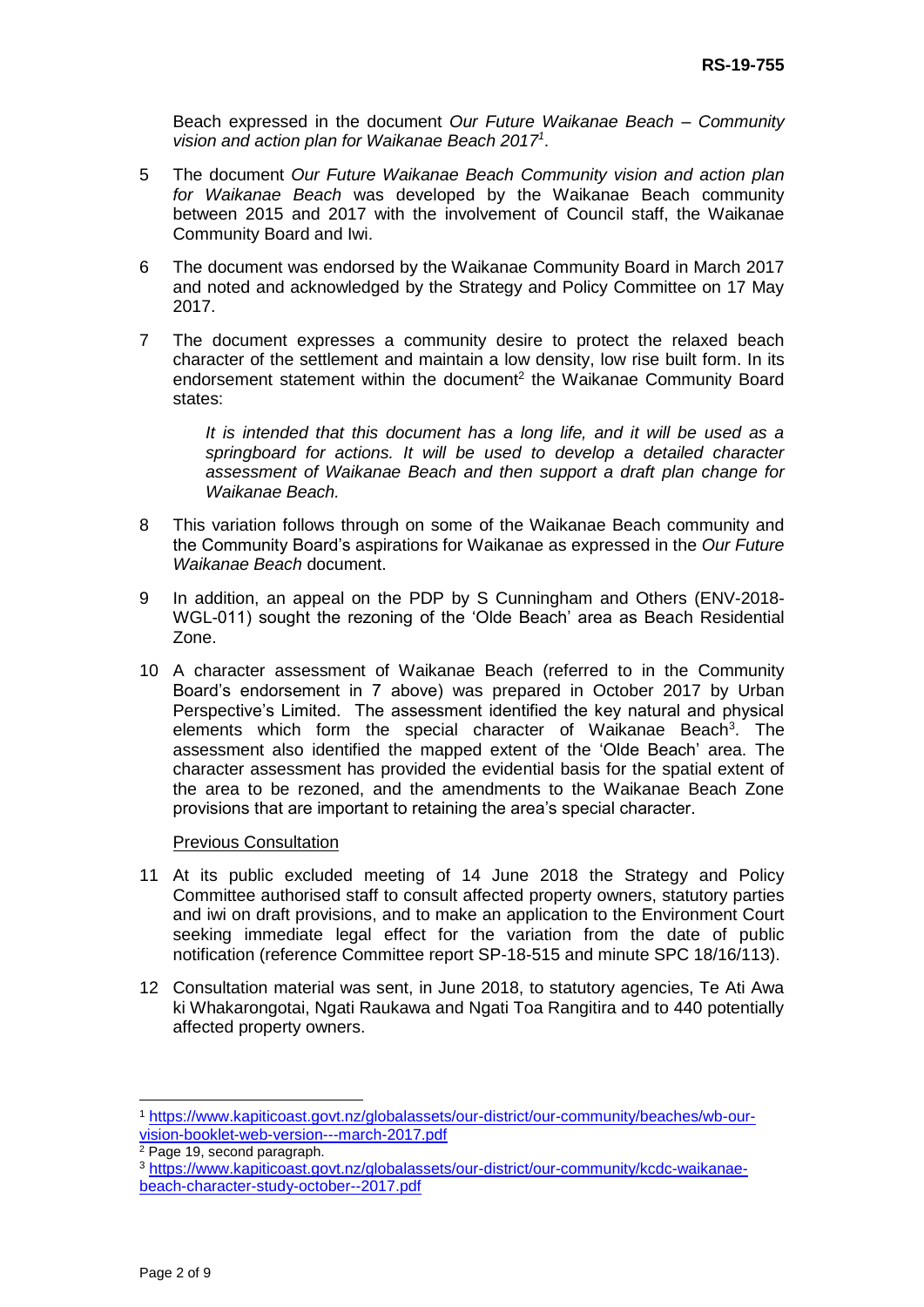- 13 Affected property owners were invited to attend a Waikanae Beach drop-in session on Saturday 14 July 2018. Approximately 60 people attended and asked questions and provided feedback. Written feedback was provided by 56 potentially affected property owners. Feedback was also received from Te Ati Awa ki Whakarongotai seeking the inclusion of a Waikanae Beach-specific policy recognising the cultural and historic values of the area.
- 14 Discussions were also held with Ngati Raukawa and Ngati Toa Rangitira on the draft variation provisions in July 2018. No concerns were raised.
- 15 All feedback has been considered in the preparation of Variation 2 and some amendments are proposed to the earlier draft Variation 2 provisions to respond to the feedback received. Amendments to the provisions and the actions taken in response to the feedback comprise:
	- a) Fence heights were increased from .8m to 1.2m if not 50% visually permeable;
	- b) Site coverage was increased from 30% to 35% to provide greater flexibility and to be consistent with other Beach Residential areas;
	- c) The inclusion of a new policy to recognise cultural heritage in the Beach Residential Zone at Waikanae Beach as requested by Te Ati Awa ki Whakarongotai;
	- d) Additional areas suggested to be included in the rezoned area were considered by Urban Perspectives. Following the review, no amendments to include other areas were recommended.
- 16 All affected property owners and Iwi were sent a letter on 28 February 2019 to inform them of the amendments made to the provisions following the consultation on the draft, and to inform them of the next steps and likely timeframe for public notification of the variation and the opportunity for lodging submissions.
- 17 In accordance with the Committee's 14 June 2018 resolution, an application pursuant to Section 86D of the RMA was lodged with the Environment Court on 21 February 2019 requesting that the Variation 2 provisions have immediate legal effect from the date of public notification. This is currently under consideration by the Environment Court.

#### **Beach Character Setback Margin Provisions**

- 18 The *beach character setback margin* provisions (shown as struck-through text in Appendix 1) set the front yard setback from the legal road for the *primary residential building*<sup>4</sup> on a property within the Beach Residential Zone. All other building on properties within the Beach Residential Zone must be set back at least 4.5 metres from the road boundary.
- 19 The provisions came into effect in November 2017 when the Council released its decisions on submissions and further submissions on the PDP. This replaced the 4.5 metre front yard setback of the Operative District Plan 1999.

 $\overline{a}$ 

<sup>&</sup>lt;sup>4</sup> This means the largest building on a property where people can live e.g. a house, minor flat, mobile home etc. The PDP definition for Primary Residential Building is:

**Primary Residential Building** means the largest residential building on a property. Note: For further clarification refer to the definition of *residential building*.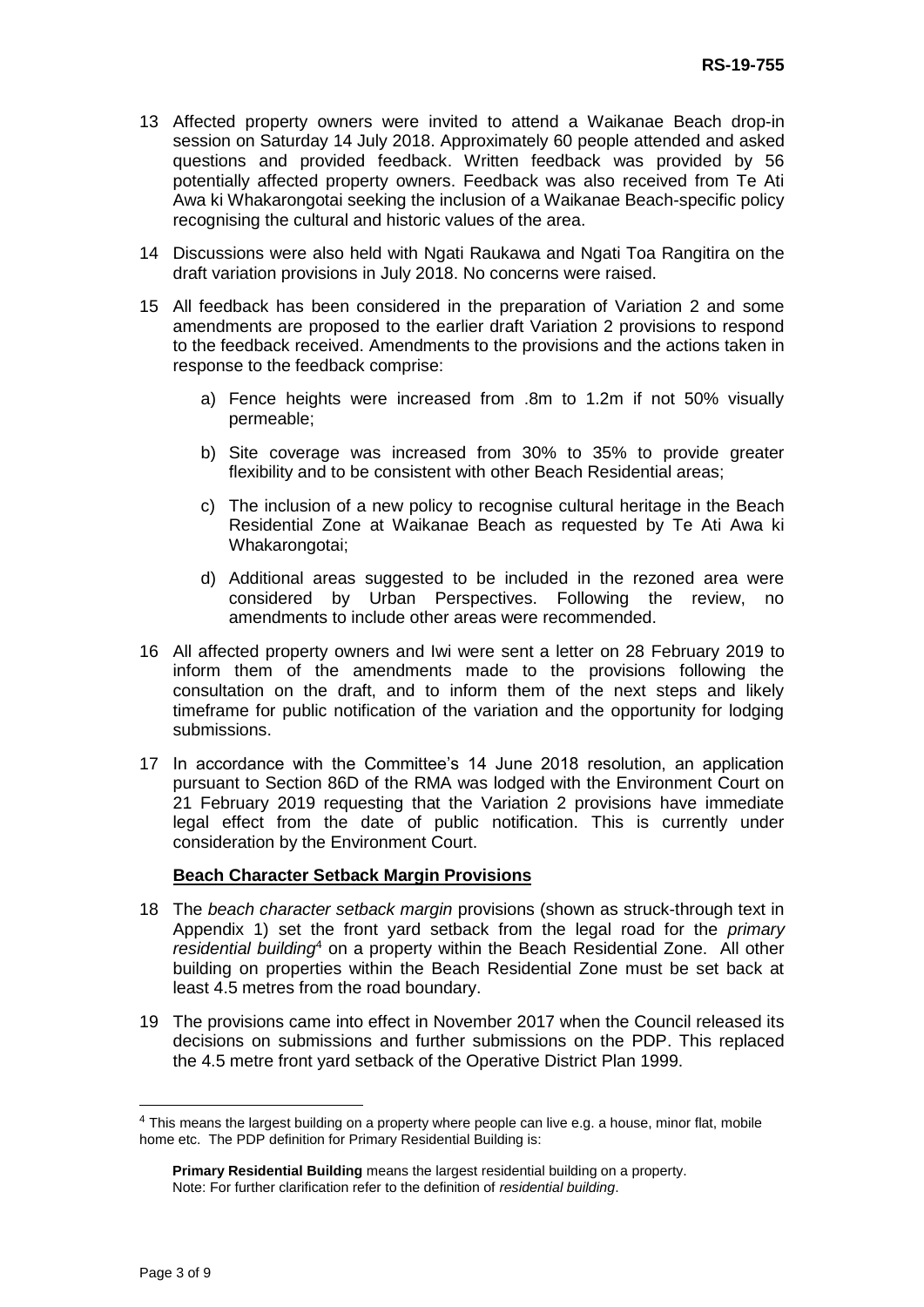- 20 The provisions are intended to recognise that a variety of frontage setbacks helps contributes to the character of the Beach Residential Zone. The provisions require that the *beach character setback margin* is determined for individual sites on a case-by-case basis.
- 21 Experience in implementing the *beach character setback margin* provisions, in reviewing building consent applications and discussions with customers at preapplication meetings about individual building proposals, has identified significant technical difficulties with the provisions. These can be summarised as:
	- a) The provisions do not anticipate all scenarios, meaning in some cases it is not possible to achieve the *beach character setback margin* as directed by the definition. For example:
		- (i) Additions to existing dwellings which are not within the *beach character setback margin* e.g. a dwelling positioned toward the rear of a property, where the neighbouring dwellings are positioned closer to the front boundary (and vice versa);
		- (ii) Proposed new dwellings which are proposed to be positioned toward the rear of a property, where the neighbouring dwellings are positioned closer to the front boundary (and vice versa);
		- (iii) Properties which have frontage to two roads will have two *beach character setback margins* to comply with, however the definition does not anticipate such situations (no alternative yard setback is provided);

In these situations, resource consents are required even though the proposed building or building additions would achieve a generous setback from the front boundary, in keeping with the established character of the area.

- b) Calculating the *beach character setback margin* will, in many instances, require access to neighbouring properties to take measurements. There are practical and legal challenges associated with such an approach. If permission is not obtained from the neighbouring properties it may not be possible to demonstrate compliance with the setback standard.
- 22 To eliminate these difficulties, Variation 2 proposes to delete the *beach character setback* margin provisions in their entirety and replace them with a simple 4.5 metre front yard setback for all buildings. For properties within the Beach Residential Zone this will reinstate the front yard setback from the Operative District Plan 1999.

#### Previous Consultation

- 23 Consultation with the 1,890 potentially affected property owners on the draft changes to the *beach character setback margin* was carried out at the same time as consultation on the Waikanae Beach Rezoning proposal. Six written responses were received, with most of those (four out of six) not in support of the changes. However, approximately 20 phone calls were also received and the majority of callers expressed support for the proposed changes.
- 24 All affected property owners were sent a letter on 28 February 2019 to inform them of the amendments made to the provisions following the consultation on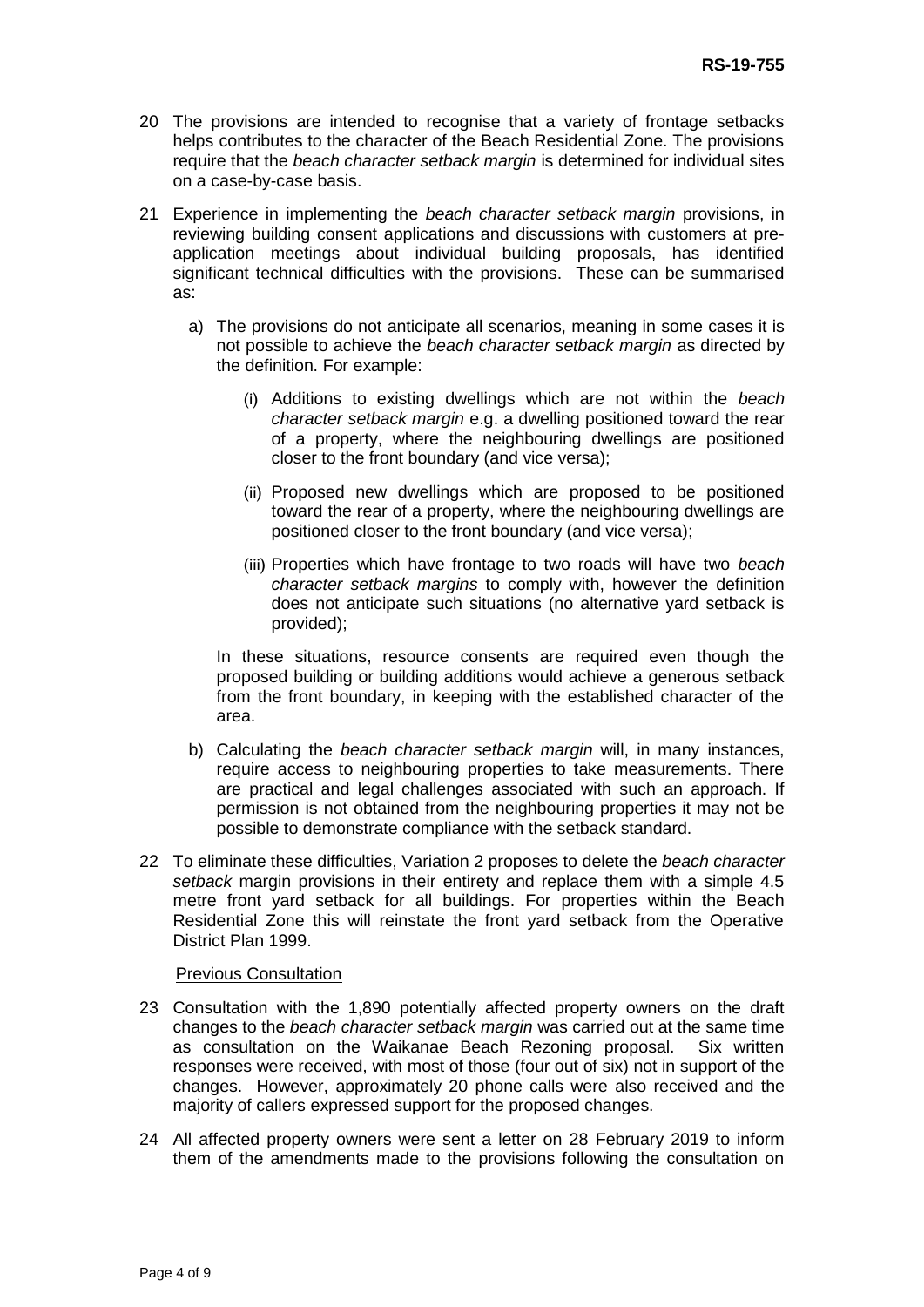the draft, and to inform them of the next steps and timeframe for public notification of the variation and the opportunity for lodging submissions.

# **ISSUES AND OPTIONS**

#### **Issues**

#### Immediate legal effect

- 25 An application has been made to the Environment Court under Section 86D of the Resource Management Act 1991 (the RMA) requesting that the provisions have immediate legal effect from the date of public notification of the variation. If the application is not granted, the provisions will not have legal effect until the Council releases decisions on submissions following the hearing process.
- 26 If the application to the Court for immediate legal effect is unsuccessful, it may result in subdivision and development occurring in the time period between public notification and the release of decisions (9 months to 1 year) which may be contrary to the intent of the variation, which is to help preserve the special character of the 'Olde Beach' area.
- 27 It would also mean the problematic beach character setback margin provisions will continue to apply until decisions are released on submissions following the hearing process.

#### Whether or not to proceed with the variation

28 Should the Strategy and Policy Committee decide not to proceed with the variation to notification, the appeal on the PDP by S Cunningham and Others will remain live and it will likely proceed to an Environment Court hearing to be resolved.

#### Options, costs and benefits

- 29 Section 32 of the RMA requires that all proposed changes and variations to district plans are supported by an evaluation report which (in summary):
	- a) Examines whether the proposed provisions are the most appropriate way to achieve the objectives of the plan (the PDP) by reference to the other reasonably practicable options and the efficiency and effectiveness of the proposed provisions in achieving the PDP objectives.
	- b) Identifies and assesses the benefits and costs of the environmental, economic, social and cultural effects that are anticipated from implementation of the provisions.
- 30 The Section 32 evaluation is to contain a level of detail that corresponds to the scale and significance of the environmental, economic, social and cultural effects are anticipated from the implementation of the variation. Staff have completed an evaluation of Variation 2 which concludes that proceeding with the Variation is the best option. The section 32 evaluation report, which must accompany the variation at the time of notification, is attached as Appendix 2.

# Option 1 – Proceed with public notification of Variation 2

31 Proceeding with the public notification of Variation 2 has the following advantages: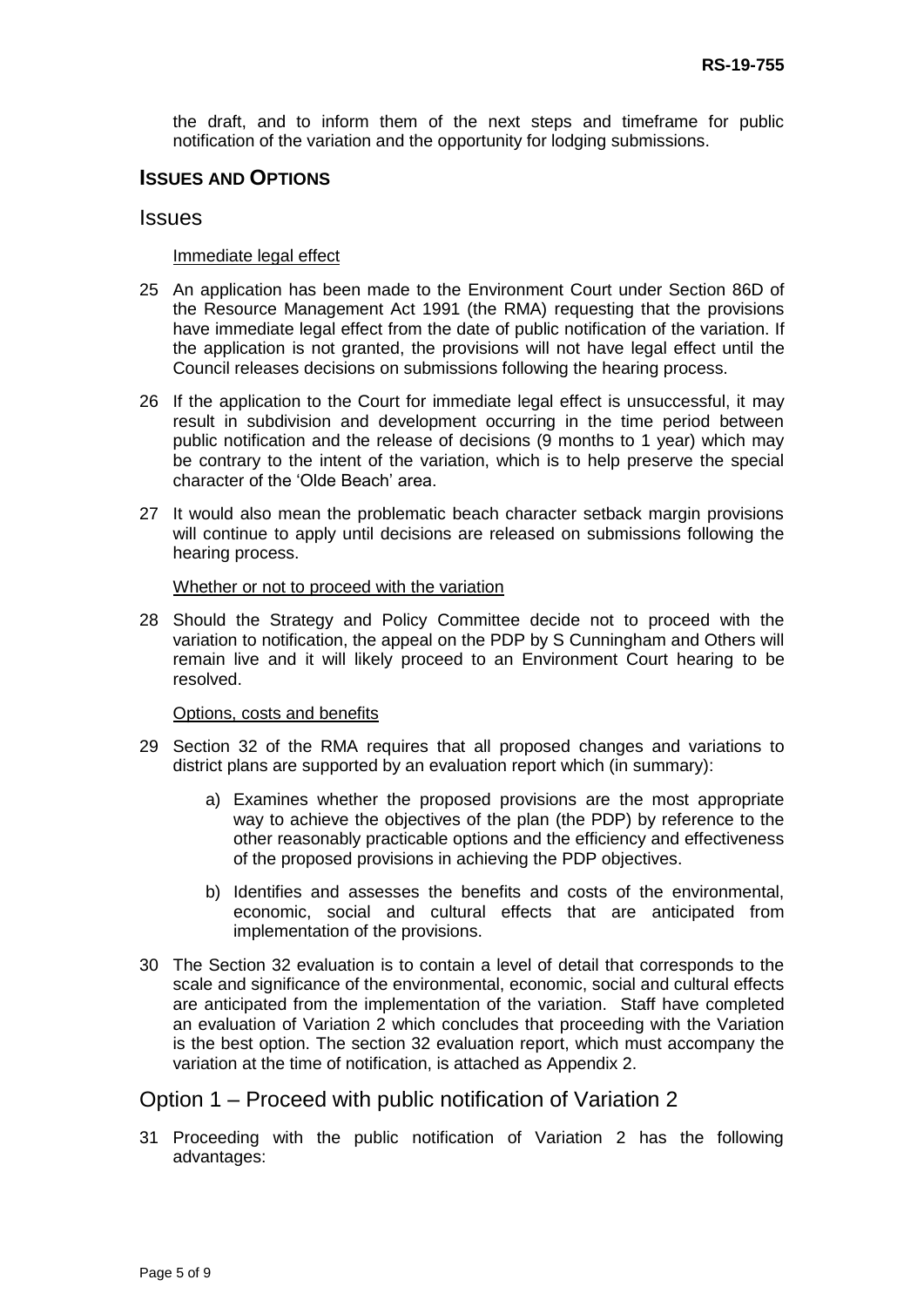- i. it will address the problematic *beach character setback margin* provisions.
- ii. it addresses concerns raised in the PDP appeal of S Cunningham & Others;
- iii. the Council will deliver some of the community actions identified within the *Our Future Waikanae Beach* vision and action plan; and
- iv. it will help maintain the special character of the 'Olde Beach' area of Waikanae Beach much earlier than waiting to initiate a plan change after the PDP is made operative.
- 32 Disadvantages include the financial costs associated with processing a variation to the PDP, however these costs are likely to be equal to or less than those under Option 2 below, provided there are no appeals to any subsequent decision on the variation. If the process is drawn out, it could result in delays to the PDP being made operative.

Option 2 – Do not proceed with public notification of Variation 2

- 33 Under this option the appeal will recommence and move to a formal Environment Court hearing with the associated financial costs. These costs are likely to exceed those under Option 1.
- 34 If in considering the appeal the Court upholds the Council's decision, it is likely the Council will still need to initiate a plan change in the future after the PDP becomes operative to achieve the same outcomes sought by the *Our Future Waikanae Beach* vision and action plan.
- 35 If the Court rejects the Council's decision, the scope of the possible changes available under appeal is narrower than what is proposed by Variation 2. This means the Waikanae Beach-specific provisions proposed under Variation 2 cannot be delivered through the Court's decision. These include:
	- the new policy requested by Te Ati Awa ki Whakarongotai;
	- the fence height permitted activity standard;
	- the maximum access width; and
	- the minimum lot size for subdivision.
- 36 Under this option the problematic *beach character setback margin* provisions will continue to apply until the Council proceeds with a future variation or plan change.
- 37 For the above reasons, Option 1 is preferred.

### **CONSIDERATIONS**

Policy considerations

38 The policy documents of particular relevance to Variation 2 are the PDP and the Long Term Plan. The consistency of Variation 2 with these key documents is discussed below: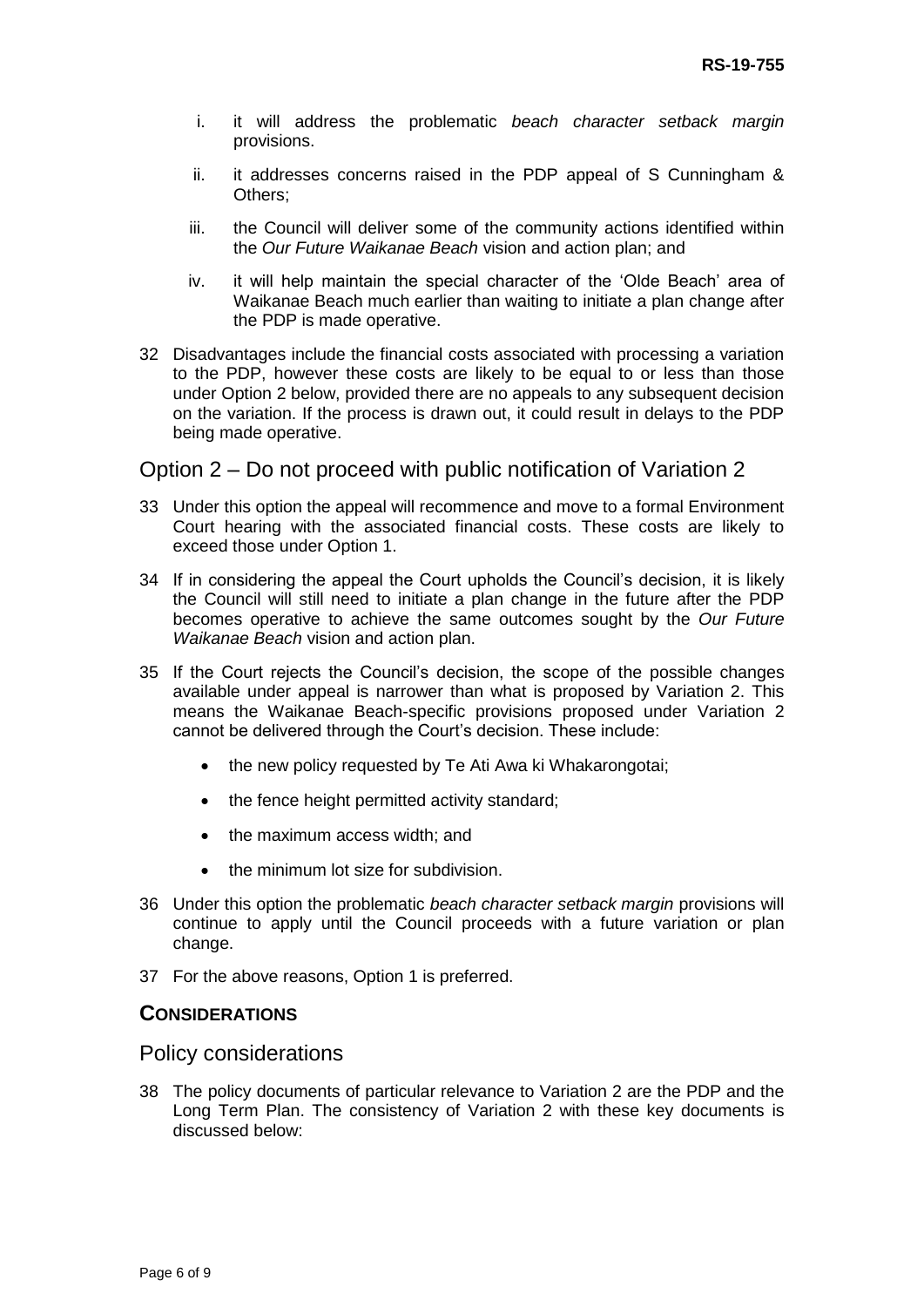#### The Proposed District Plan 2012

39 The variation falls within the existing policy context of the PDP. The PDP already zones specific parts of the District as Beach Residential Zone, and also manages the setback of buildings from front boundaries. Variation 2 is consistent with the existing objectives of the PDP, meaning the objectives do not need to be changed to accommodate the changes proposed under the variation.

#### Long Term Plan 2018 - 38

- 40 The variation is consistent with the following aspirations and outcomes of the community's Long Term Plan:
	- a) The vision from tāngata whenua:
		- Principle three: Kotahitanga through unity, tāngata whenua and communities have strength. Working together we can ensure that our district's heritage, cultural development, health, education and economy flourish.
		- Principle four: Tino Rangatiratanga
			- o That tāngata whenua play a strong/central role in district planning, particularly around the capacity of resources, water use, and the quality and nature of settlements;
			- o That there is a strong and effective partnership between tāngata whenua, the Kāpiti Coast District Council and Greater Wellington Regional Council; and
			- o That tāngata whenua tangible and spiritual connection to/association with the land, waahi tapu and natural and physical resources is represented, understood and respected.
	- b) District-wide planning ngã kaupapa takiwa:
		- Contribution to outcomes: We efficiently and effectively develop policies and plans to encourage economic development and preserve the unique character and natural environment of our district.
- 41 There are no known implications from, or associations with, any other existing or future Council policies or strategies. Consistency with the *Our Future Waikanae Beach* document has already been discussed in paragraphs 4-8.

## Legal considerations

- 42 As the variation relates directly to an appeal on the PDP, its preparation has been closely reviewed by the Council's resource management legal advisors at Simpson Grierson.
- 43 As discussed at paragraph 25 an application has been made to the Environment Court pursuant to Section 86D of the RMA to give the provisions of Variation 2 immediate legal effect. The decision of the Court is not known at the time of preparing this report, however a verbal update will be given to the Strategy and Policy Committee if a decision is released.
- 44 The public notification of Variation 2 will follow the procedure set out in Schedule 1 of the RMA.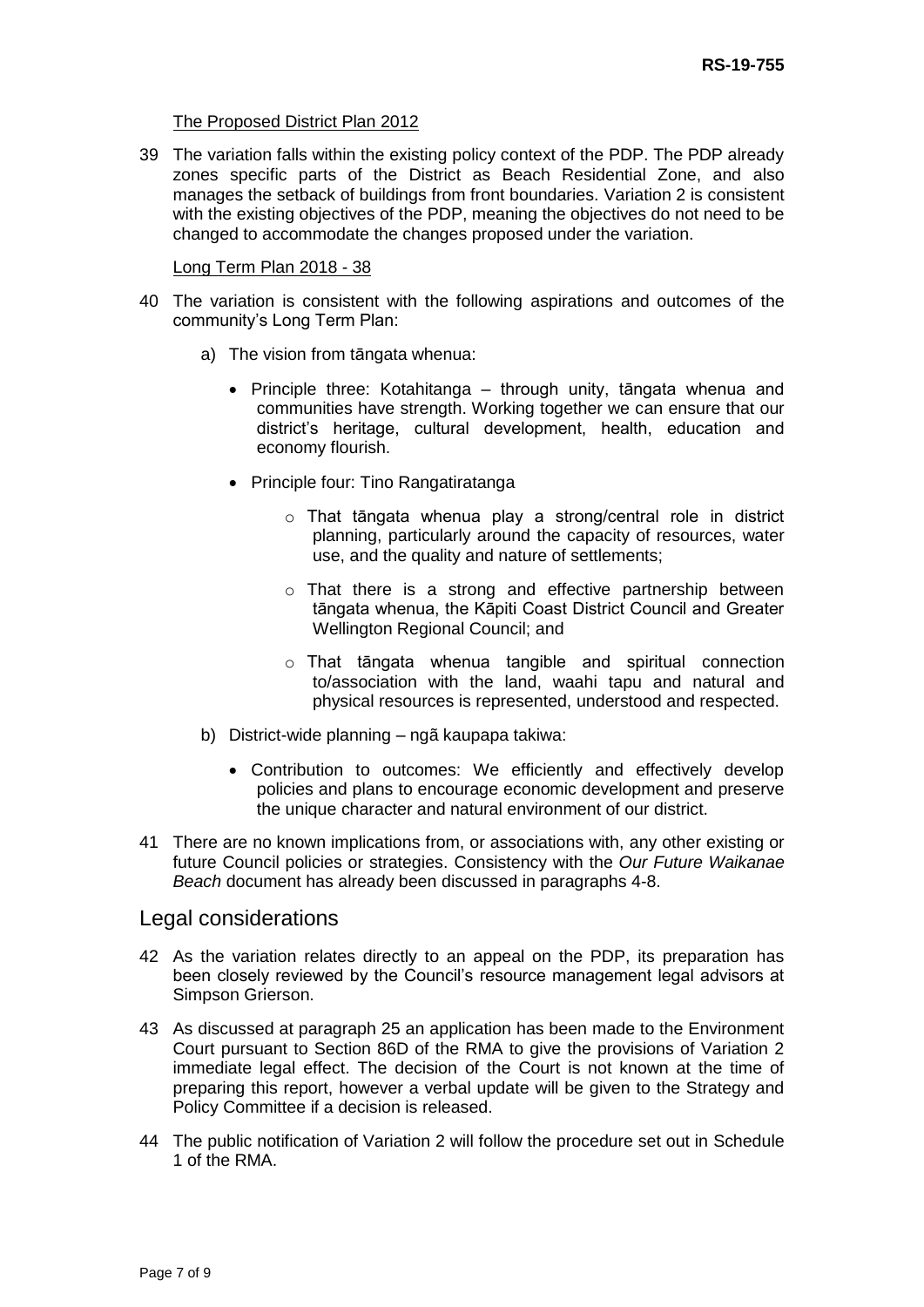- 45 Proceeding with the variation addresses concerns raised in the appeal by S Cunningham and Others on the PDP.
- 46 A full statutory evaluation of the variation is contained in section 3 of the Section 32 evaluation (Appendix 2).

# Financial considerations

47 The next steps in progressing the variation can be completed primarily using inhouse resources.

# Tāngata whenua considerations

- 48 The variation affects areas from Paekakariki to Otaki Beach, therefore all three local Iwi were contacted to share the draft variation provisions with them for their input.
- 49 Te Ati Awa ki Whakarongotai provided specific policy wording which they would like to see included for the Waikanae Beach rezoning and which is included in the proposed variation:

### *Policy 5.5A – Waikanae Beach*

*Subdivision, use and development in the Beach Residential Zone at Waikanae Beach will be undertaken in a manner that respects and recognises the cultural context and history of the area, including through:*

- *a) limiting subdivision, use and development that affects the dune system in the area;*
- *b) limiting the density of subdivision in the area; and*
- *c) maintaining the natural character of vegetation in the area.*

# 50 Strategic considerations

- 51 The variation contributes to two of the 10-year outcomes of the Long Term Plan as follows:
	- i. 3-year focus: *A positive response to our distinct district identity*.
	- ii. 10-year outcome: A community better supported to lead initiatives in response to agreed community priorities.
- 52 The variation delivers a positive response to maintaining the distinct identity of the 'Olde Beach' area of Waikanae Beach, and delivers on part of the *Our Future Waikanae Beach* document which records agreed community priorities.

## **SIGNIFICANCE AND ENGAGEMENT**

## Significance policy

53 The variation does not affect any strategic asset and will not incur any capital expenditure for the Council. This matter has a moderate level of significance under Council's Significance and Engagement Policy, but the process for consultation is described in the RMA.